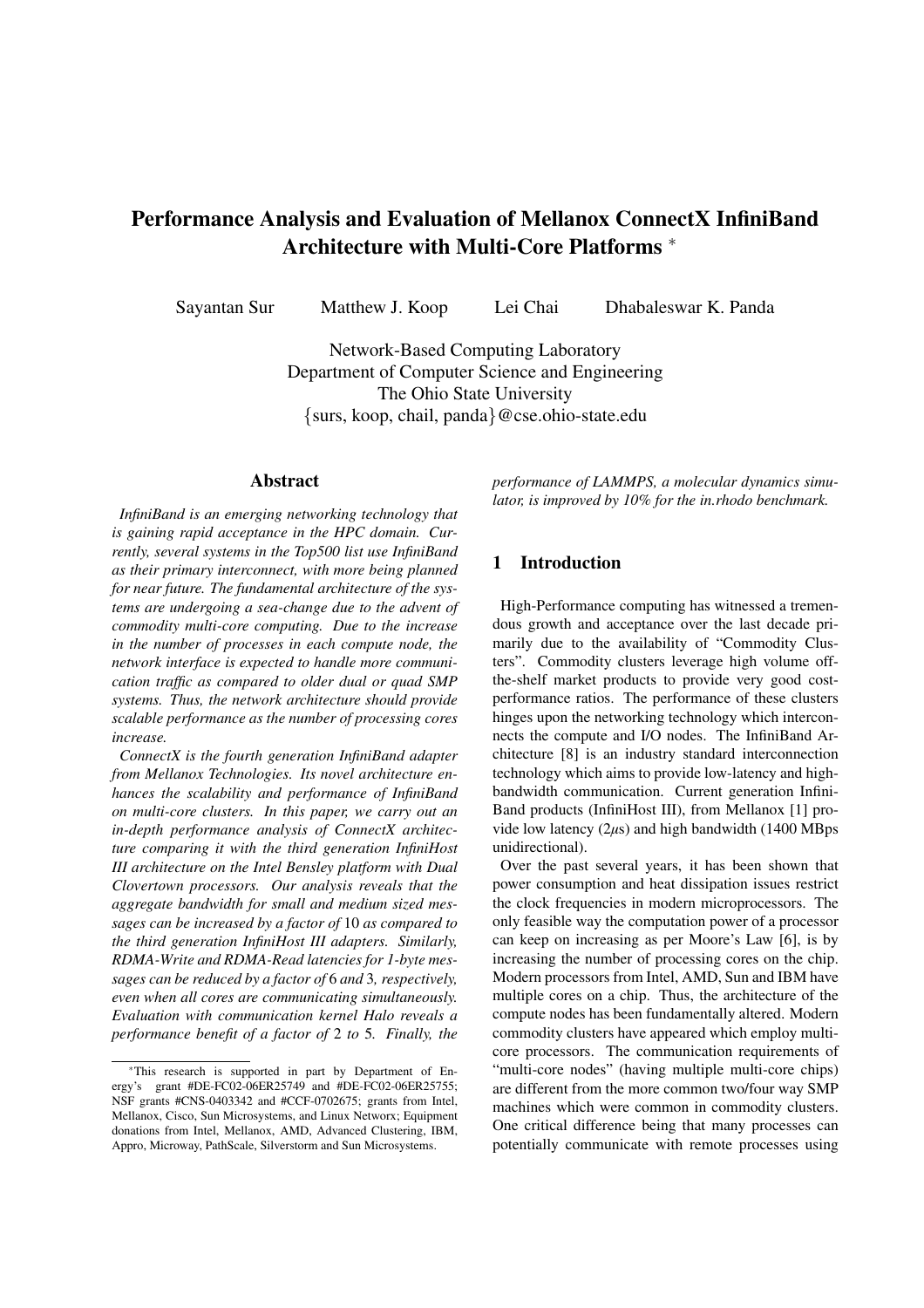the same network interface. The design of the network interface is thus crucial for achieving high and balanced performance across all the cores of a multi-core node.

The ConnectX Architecture [10] is a new InfiniBand network interface from Mellanox. It succeeds the Infini-Host III architecture which is one of the most widely deployed InfiniBand Host Channel Adapter (HCA). In this paper, we carry out an in-depth performance analysis of ConnectX architecture comparing it with the third generation InfiniHost III architecture on the Intel Bensley platform with Dual Clovertown processors. Our analysis reveals that the aggregate bandwidth for small and medium sized messages can be increased by a factor of 10 as compared to the third generation InfiniHost III adapters. Similarly, RDMA-Write and RDMA-Read latencies for 1-byte messages can be reduced by a factor of 6 and 3, respectively, even when all cores are communicating simultaneously. Evaluation with communication kernel Halo reveals a performance benefit of a factor of 2 to 5. Finally, the performance of LAMMPS, a molecular dynamics simulator, is improved by 10% for the in.rhodo benchmark.

The remaining part of the paper is organized as follows: In Section 2 we provide an overview of the new ConnectX architecture. We present a performance evaluation of this new architecture compared with the older generation InfiniHost III architecture in Section 3. In Section 4 we discuss related work in this area. Finally, we conclude the paper in Section 5.

# **2 Overview of the ConnectX Architecture**

ConnectX is the fourth generation InfiniBand Host Channel Adapter (HCA) from Mellanox Technologies [1]. It uses PCI-Express v2.0, backwards compatible with v1.1, to connect to the host. It provides two network ports to connect to the network fabric. Each port can be independently configured to be used either as 4X InfiniBand or 10 Gigabit Ethernet. This independent configuration is made possible due to the layered architecture of the HCA. The architecture of the HCA is shown in Figure 1. In this paper, however, we do not evaluate the performance characteristics of the 10 Gigabit Ethernet mode; instead we focus completely on the InfiniBand implementation of ConnectX. To the best of our knowledge, the 10 GigE mode is not yet enabled by the ConnectX firmware and drivers.

The ConnectX architecture is designed to improve the processing rate of incoming packets. Compared to the previous InfiniHost III architecture, it has more advanced packet processing capabilities. In order to effectively use these capabilities, ConnectX has advanced scheduling engines which can assign processing duties



**Figure 1. ConnectX HCA Architecture, courtesy Mellanox [10]**

(like protocol processing, data integrity checks, etc.) to idle processing elements. The scheduling of packet processing is done directly in hardware, without firmware involvement in the critical path. These enhancements to the ConnectX architecture are expected to improve its performance on multi-core nodes when multiple processes are communicating at the same time, generating many simultaneous network messages.

The ConnectX architecture also features advanced processing capabilities for Work Queue Elements (WQEs). This capability is reflected in a reduced latency difference between RDMA Write and Send/Receive transport modes. The difference between the two modes on ConnectX is just 0.2*µ*s, as opposed to 1.15*µ*s on the earlier InfiniHost III architecture. This enhancement is expected to improve the performance of Shared Receive Queue (SRQ) which enables scalable buffer management in the Reliable Connected (RC) mode. SRQs are widely used in high-performance MPI implementations over InfiniBand [12, 5].

The ConnectX architecture even goes beyond the InfiniBand specification to enable an "Enhanced Infini-Band" mode which alleviates a major concern about memory scalability of Reliable Connected (RC) transport on very large scale multi-core clusters. This mode is called **S**calable **R**eliable **C**onnected transport (SRC). Normally, connection oriented transports require  $O(n^2)$ connections (for the entire parallel application), where *n* is the number of processes. The advent of multi-core architecture has allowed many processes to be located inside one node. The SRC transport leverages this fact to reduce the total number of reliable connections required across different nodes. Using this SRC transport, it is sufficient to just have *one* connection between a set of processes on one node to another set of processes on a remote node. This is made possible due to a slight protocol change. In SRC, the sender side can specify the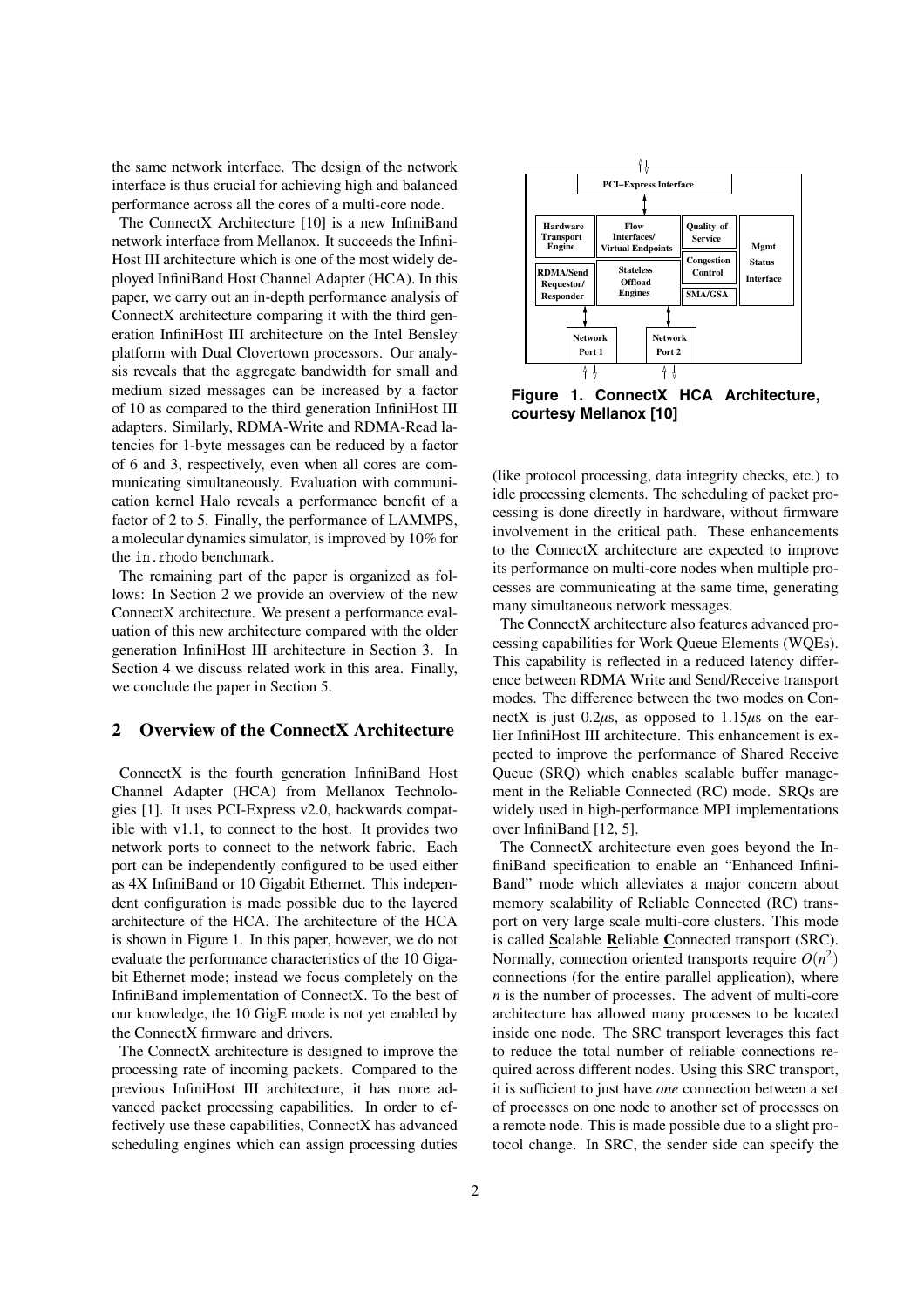destination SRQ in the packet. The receiver is then able to de-multiplex packets to the correct SRQ. In addition, the sending processes on one node can share the same send queue of the SRC. Thus, just one connection between two nodes suffices to connect all processes within them using a Reliable Connection.  $1$  ConnectX has a host of other features, and due to space constraints, we could not describe all of them. Readers are encouraged to peruse [10] for a list and usage of various features of ConnectX.

## **3 Experimental Evaluation**

In this section we describe our experimental evaluation of the ConnectX architecture. Our experiments are primarily designed to determine how the new ConnectX architecture performs on multi-core platforms as compared to the older InfiniHost III architecture. We begin our evaluation with InfiniBand-level micro-benchmark study. We have re-designed the publicly available performance benchmarks "perftest" in the OpenFabrics stack [13] to work with multiple pairs of processes across different nodes. We study the performance of both RDMA-Write and RDMA-Read with increasing number of pairs of communicating processes on each node. Then we move on to evaluation with the communication kernels (Halo) [15] and a molecular dynamics simulator (LAMMPS) [14].

**Evaluation Platform:** Our evaluation cluster consists of a four-node Intel Bensley platform. We use dual Intel Clovertown 2.33GHz, quad-core processors. The nodes have 4GB of main memory (FBDIMMs). The platform is equipped with three x8 PCI-Express slots. In one slot we have the new Mellanox ConnectX cards which operate at DDR speed (20Gbps signalling rate), and in the other slot we have a InfiniHost III dual-port MT25218 card. This card also operates at DDR speed. Both the cards are connected to different, yet identical MTS2400, Mellanox 24-port InfiniBand switches. The InfiniHost III card has firmware version 5.2.0 and OpenFabrics 1.1 distribution. The ConnectX card (MT25408) has firmware version 2.0.139 and operates with new Open-Fabrics drivers which are based on OpenFabrics 1.2 distribution. The kernel version used was 2.6.20-rc5 and the distribution is RedHat AS4(U4).

#### **3.1 Multi-Pair Write Latency**

In this test, we measure the RDMA-Write latency at the InfiniBand verbs level (Gen2 interface) as the number of communicating pairs between multi-core platforms increase. The OpenFabrics stack provides a single pair

RDMA-Write latency benchmark, called "ib rdma lat". We re-designed this test to run on multiple processes by using the MPI interface. Each process starts up and uses MPI calls to synchronize and exchange connection information. To eliminate the possibility of the MPI transactions having any impact on the experiment, we used MPICH-1.2.7 [7] over a standard fast-ethernet network card. In multi-pair tests, it is very important to have very fine-grain synchronization between the pairs of processes in one node. This is to make sure that when each process issues the InfiniBand send, the other processes are sending at the same exact time; otherwise contention effects are not measured. To achieve this, we used System V shared memory. A leader process on a node creates the shared memory segment to which every process attaches. This shared region is then used to synchronize all the processes at a fine grain.

The results of the multi-pair write latency test are shown in Figures 2(a), 2(b) and 2(c). We observe from Figure 2(a) that the InfiniHost III architecture cannot provide very good latency as the number of communicating pairs on a node increases. This test does not involve a lot of Queue-Pairs (QPs). At maximum only eight are used and there is sufficient memory at the network interface for caching all eight QP contexts. Hence, the possibility of QP cache context misses is ruled out. The InfiniHost III adapter as such is capable of providing lower latencies when only one pair of processes is communicating, thus the basic processing of transport related activities should not be the bottleneck either. It appears to us that the reason for increased latencies for multiple pairs communicating could be due to either slow or serial processing of incoming WQEs (Work Queue Elements) by the InfiniHost III architecture.

Figure 2(b) on the other hand shows that the ConnectX architecture is able to provide almost the same latency for small messages for up to 8-pairs of communicating processes. The basic improvement in latency stems from the fact that in ConnectX architecture, it is possible to include the WQE inside the doorbell. The doorbell informs the network interface of incoming requests and is sent using PIO (Programmed Input/Output). For very small messages, the data is itself included inside the WQE, this technique is called "inlining". In summary, in the ConnectX architecture, the WQE includes the message data (for small messages), and is sent using PIO over to the network interface. Thus, in the critical path, there are no DMA operations for very small messages. This is in contrast to InfiniHost III, which supports "inline" messages, but the WQE itself has to be DMA'd from host memory after the doorbell request is received by the network interface.

<sup>&</sup>lt;sup>1</sup>This feature is not enabled in the first generation firmware for ConnectX. Accordingly, we did not evaluate the performance and memory reduction of this mode in this paper.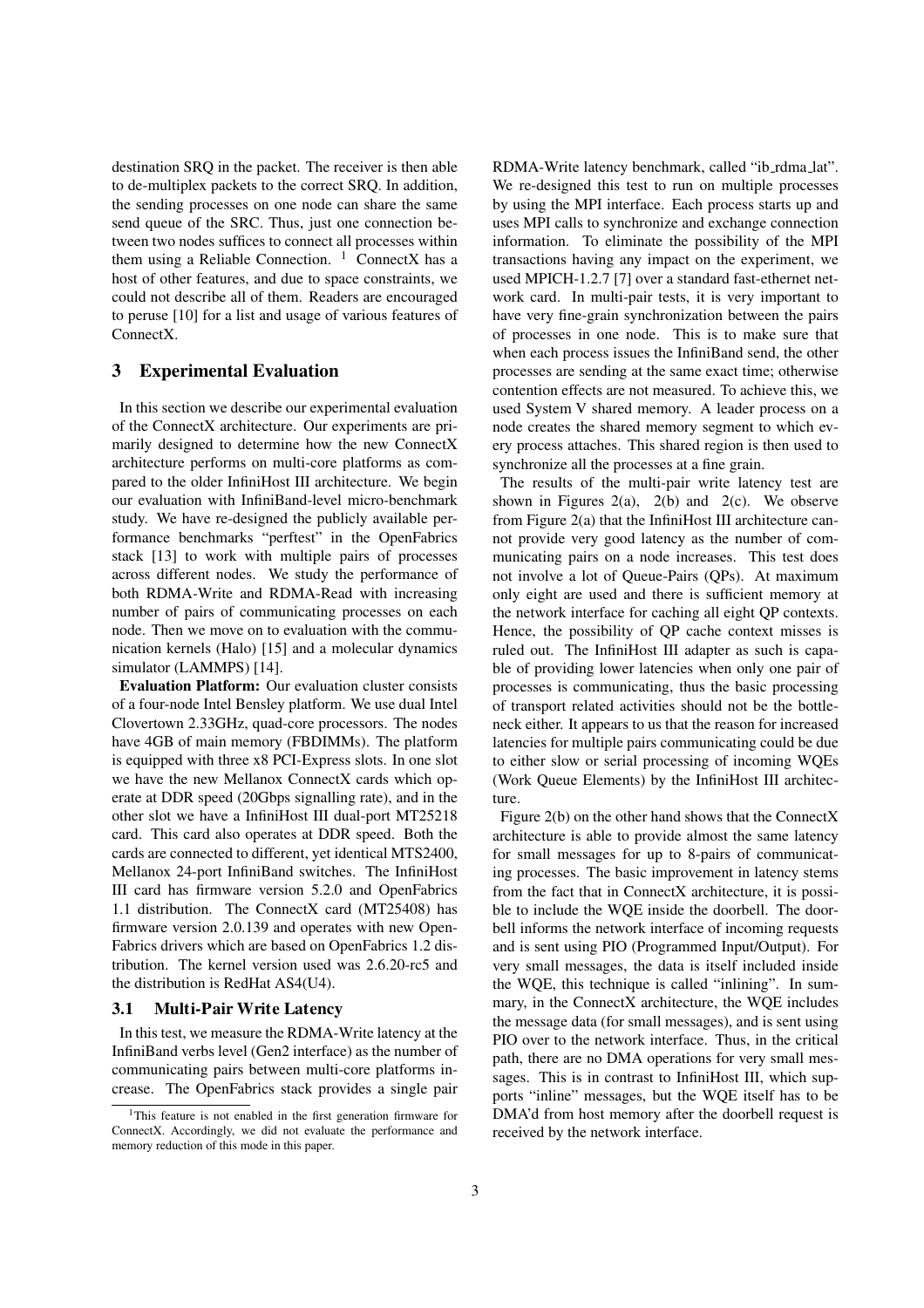As the number of pairs increase (from one to eight), we observe that the latency does not increase for the ConnectX architecture. This may be attributed to faster or more parallelized methods of handling incoming WQEs by the network interface. At 256 bytes, with 8-pairs communicating, we see a jump in the latency. For 128 bytes, the multi-pair latency is 1.86 *µ*s, whereas for 256 bytes it is 5.87 *µ*s. For 256 byte messages, although the message data is "inline", the size of the WQE exceeds the PIO limit, the doorbell does not include the WQE. Upon receiving the doorbell, the network interface has to simultaneously fetch eight WQEs using DMA. This limit for using PIO for WQEs can be configured according to the application behavior. Latency sensitive applications using mainly small messages may benefit from using PIO over DMA. We believe that the number of outstanding reads (which actually execute in parallel) on the PCI Express bus might be limited on the specific chip-set used in our experiments, leading to this jump. For this test, the PCI bus had 256 byte payload (configurable in the BIOS). When we changed this setting to 128 byte payload + coalescing (in the BIOS), we saw that the jump in latency for 256 bytes was muted, to 4.0 *µ*s. Thus, we believe that this jump might be related to the specific chip-set used, and not with the ConnectX architecture itself.

Overall, the ConnectX architecture provides over 6 times improvement for messages below 256 bytes over the InfiniHost III architecture on multi-core nodes using 8-pairs communicating simultaneously.

#### **3.2 Multi-Pair Read Latency**

In this test we measure the impact on Read latency with increasing number of communicating partners on a multi-core platform. The basic test is the same as the write test as mentioned in Section 3.1. Only, instead of RDMA-Write operations, RDMA-Read operations are performed. The results of this experiment are shown in Figures 2(d), 2(e) and 2(f). We observe from Figure 2(d) that the Read latency on the InfiniHost III architecture is high (6*µ*s). In case of ConnectX, it is much lower (1.8*µ*s) as shown in Figure 2(e). As mentioned in the previous section, much of the latency improvement comes from the fact that WQEs are now included inside the doorbell, eliminating the need for initiating DMAs in the critical path (on the sender side). However, on the receiver side, one DMA is still required to fetch the user data from main memory. Thus, RDMA Reads are a bit more expensive than RDMA Writes (for small messages). With ConnectX, the Read latencies for two-pairs is nearly the same as that for one-pair. However, the latencies do increase with the number of pairs. This may be attributed to the fact that the chipset may not execute in parallel as many reads on the bus as issued by ConnectX, as mentioned in the previous section. We analyzed the ConnectX firmware configuration (file: fw-25408-rel.mlx, parameter: pcie max outstanding read requests), and found that by default, the firmware issues up to 16 concurrent outstanding reads on the PCIe bus. It is left up to the specific chip-set to execute as many in parallel as possible, which in our system seems to be limited to lower than eight.

Overall, ConnectX outperforms InfiniHost III by a factor of 3 for message sizes 1-512 bytes when multiple pairs of processes are communicating.

#### **3.3 Multi-Pair Aggregate Write Bandwidth**

In this test, we measure the effect on maximum aggregate RDMA-Write bandwidth as the number of communicating pairs on a multi-core platform increases. This test is re-designed along the same lines as described in Section 3.1. As before, this test was derived from the OpenFabrics "ib\_rdma\_bw" test. Figures  $2(g)$ ,  $2(h)$  and 2(i) show the results of this experiment. We observe that the aggregate bandwidth obtained by InfiniHost III decreases by almost 4 times when the number of communicating pairs increases to 8. However, with ConnectX architecture, the aggregate bandwidth is not impacted at all as the number of communicating pairs increases. From our results it is clear that even one pair of communicating processes can achieve close to the maximum bandwidth possible, this is a very encouraging result. The encapsulation of WQEs inside the doorbells and the use of PIO is the reason scalable performance can be achieved with multiple pairs communicating at the same time. As the processors get faster and the I/O bus speeds increase, PIO for small messages is much more efficient than setting up DMA. In addition, ConnectX uses much more efficient scheduling and parallelized scheduling engines to quickly schedule incoming WQEs and process them. Comparing with the Infini-Host III adapter (Figure 2(i)), there is around 10 times improvement in aggregate bandwidth for 256-byte messages.

## **3.4 Halo Benchmark**

The Halo Benchmark [15] simulates an NLOM (Naval Research Laboratories, Layered Ocean Model) 2-D exchange for a N by N sub domains  $\{N = 0, \dots, 1024\}$ . The authors of this benchmark indicate that the performance of this benchmark is indicative of the suitability of a particular platform for executing layered ocean model (NLOM) codes. The benchmark is particularly latency sensitive. The Halo benchmark is written using MPI, thus to execute this benchmark, we used MVAPICH [12], which is an open-source MPI implementation over InfiniBand. MVAPICH is based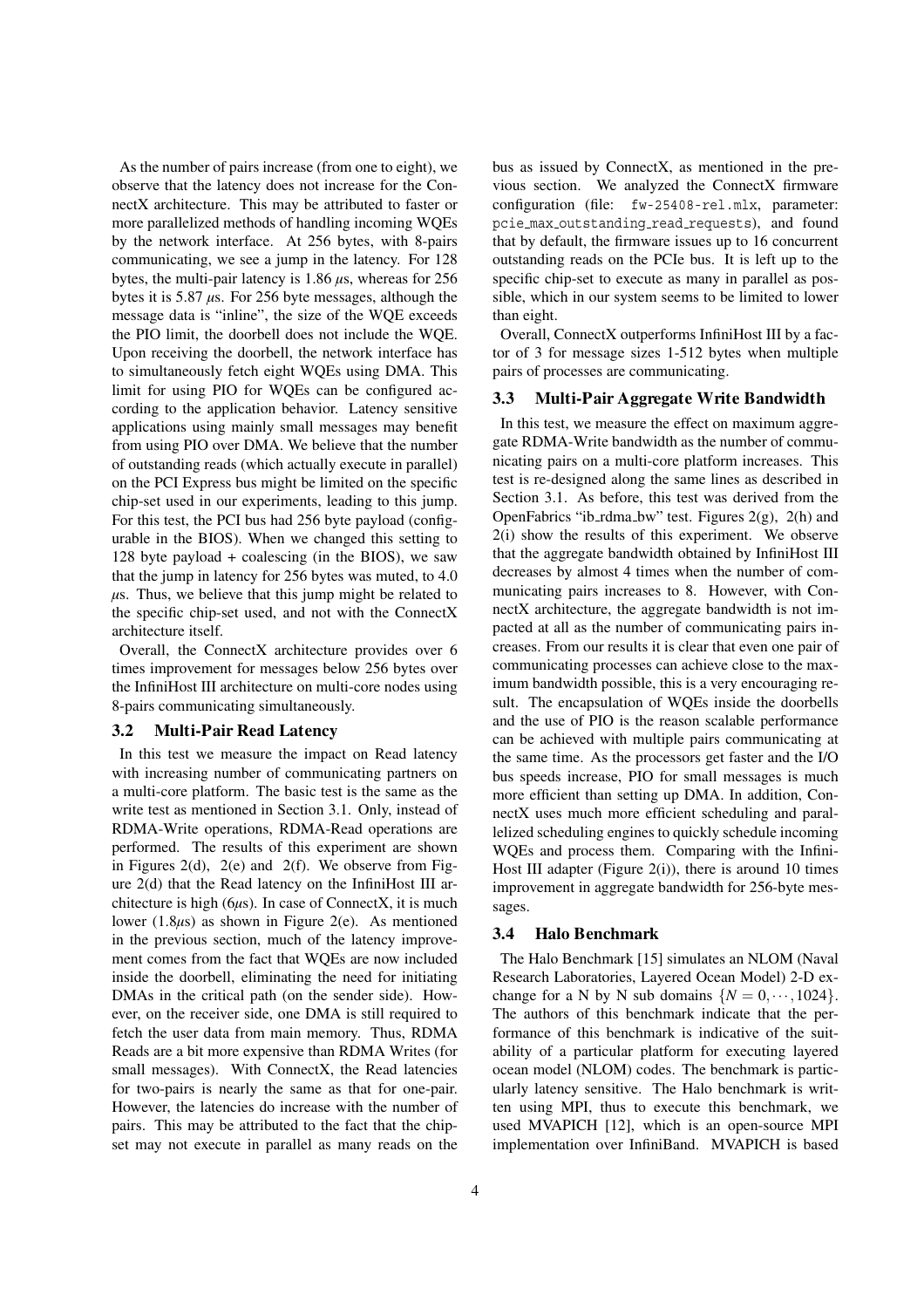

**Figure 2. Performance Comparison on Multi-Pair Communication Benchmarks**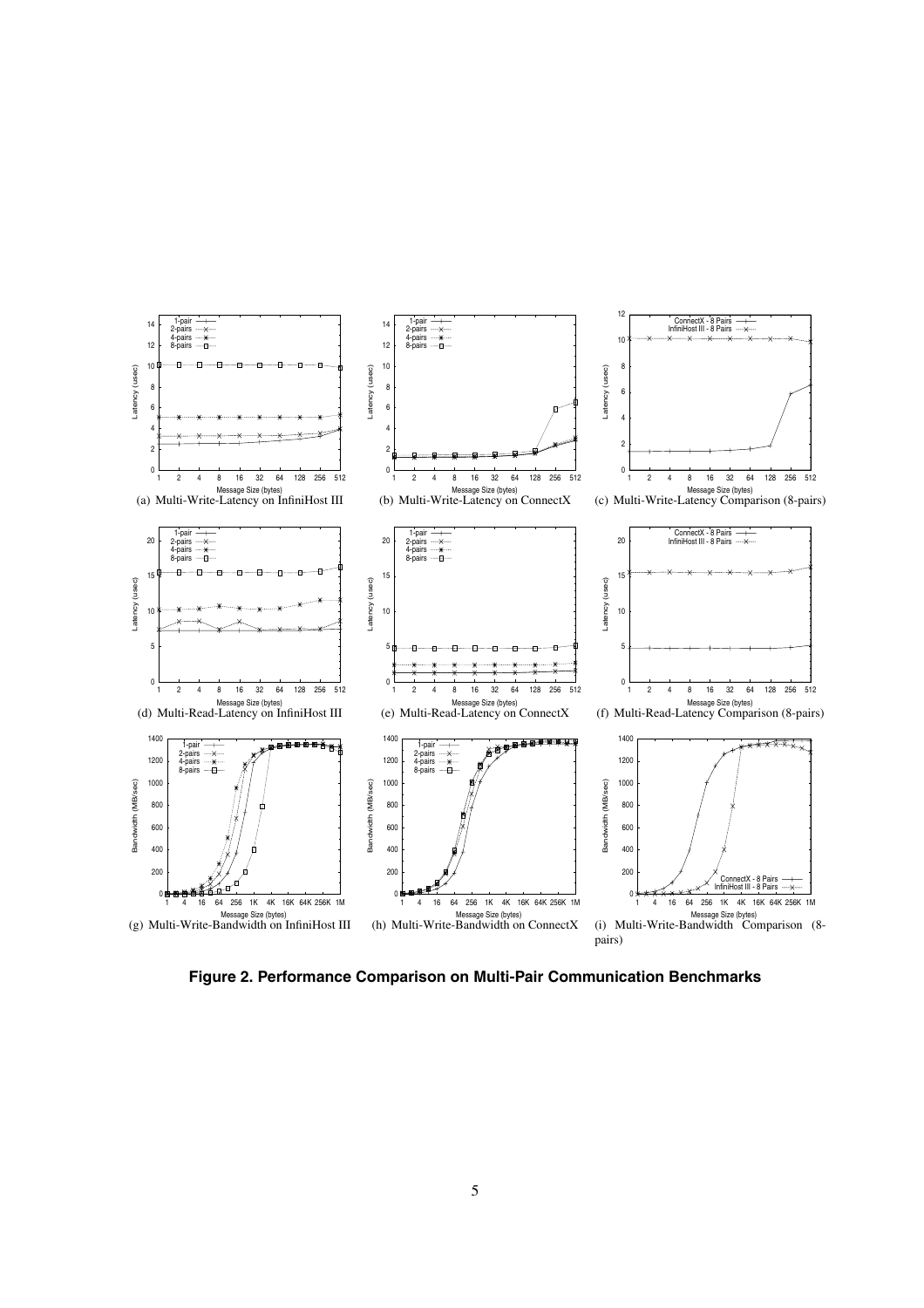on MVICH [9] and MPICH [7]. MVAPICH is currently used by more than 525 organizations around the world. MVAPICH-0.9.9-beta2 was used for this evaluation. The MPI processes were distributed in a cyclic manner. This means that every alternate process is on a different node. The four process runs are in a 4*x*1 configuration, where four is the number of nodes and one process per node. The eight process runs are in 4*x*2 configuration and so on.

The results of our experiments are shown in Figures  $3(a)$  and  $3(b)$ . Figure  $3(a)$  shows the performance of Halo on 32 processes with increasing number of tiles. The tile size corresponds to the size of the messages sent. The performance of ConnectX is relative to that of InfiniHost III. All bars in the figures are normalized to 1.0 for InfiniHost III. We observe that for small number of tiles, the performance is 5 times better than that of InfiniHost III. In the scalability graph 3(b), we fix the number of tiles to two and increase the number of processes. In this figure we can observe that due to the low latency of ConnectX, it achieves a factor of 2 to 5 better performance than InfiniHost III.

#### **3.5 LAMMPS Benchmark**

Large-scale Atomic/Molecular Massively Parallel Simulator (LAMMPS) [14] is a classical molecular dynamics simulator from Sandia National Laboratories. There are several benchmark datasets available from the LAMMPS website which the authors indicate, are meant to span a range of simulation styles and computational expense for molecular-level interaction forces. LAMMPS reports the "Loop Time" for a particular benchmark as a measure of CPU time required to simulate a set of interactions. In our experimental analysis, we used the Rhodospin protein benchmark from the LAMMPS website. As indicated in Section 3.4 MVAPICH-0.9.9-beta2 was used for this evaluation and the similar process distribution. The results of our experiments are shown in Figure 3(c). This benchmark has significant amount of computation, so the performance of InfiniHost III and ConnectX is almost similar for up to 8 processes. For 16 processes, however, ConnectX outperforms InfiniHost III by almost 10%. This is explained by the factor of 10 difference in aggregate bandwidth for small and medium messages for 8-pair communication as seen in Figure 2(i).

# **4 Related Work**

In this section we discuss related work in this area. QLogic (previously PathScale) are the makers of InfiniPath, another type of InfiniBand adapter. InfiniPath was evaluated in [3] by Dickman et al. and in [2] by Brightwell et al. The InfiniPath adapter also claims to have superior performance on multi-core systems. However, the fundamental technology is different from what is used in either InfiniHost III or ConnectX. InfiniPath relies on spending host CPU cycles to achieve good performance. In other words it is an "On-load" architecture, as opposed to InfiniHost III and ConnectX which are "Offloaded" architectures. In this study we only focus on comparing two adapters, InfiniHost III and ConnectX which are both Offload architectures. Myrinet MPICH-MX [11] is another alternative to InfiniBand. Their unique approach of "partial-offload" results in very good latency and bandwidth. However, to the best of our knowledge, MX does not expose a lower-level one sided messaging model to applications. Applications must be written using an MPI like interface (MX) which includes message tag matching (required for MPI). In [4], Doerfler et al. showed that MPICH-MX has low overhead for a posted send and receive. Greater "application availability" was also reported in the same study. In this paper, we compare the performance of the InfiniHost III and ConnectX architectures at both network and MPI levels specifically on multi-core architectures.

## **5 Conclusion**

In this paper, we present an in-depth network-level performance evaluation of the new Mellanox ConnectX architecture on multi-core platforms. Through our experiments and analysis, we show that the ConnectX architecture is very well suited for modern multi-core platforms. With the increasing number of cores inside a node, there is a need for the network-interface to provide balanced and scalable performance to all communicating processes. The ConnectX architecture provides excellent performance on multi-core platforms through more advanced processing capabilities and fine-grain scheduling of transport related operations on the processing units. In addition, it supports an "Enhanced InfiniBand" mode which proposes, although yet to be enabled by firmware, a new transport called Scalable Reliable Connection (SRC) which aims to alleviate major concerns about memory scalability in large-scale multicore clusters.

Our analysis and comparison with InfiniHost III architecture reveals that on the Intel Bensley platform with dual Clovertown processors, aggregate bandwidth provided by ConnectX for small and medium sized messages can be increased by a factor of 10 as compared to the third generation InfiniHost III architecture. Similarly, RDMA-Write and RDMA-Read latencies for 1 byte messages can be reduced by a factor of 6 and 3, respectively, even when all cores are communicating simultaneously. Evaluation with communication kernel Halo reveals a performance benefit of a factor of 2 to 5.